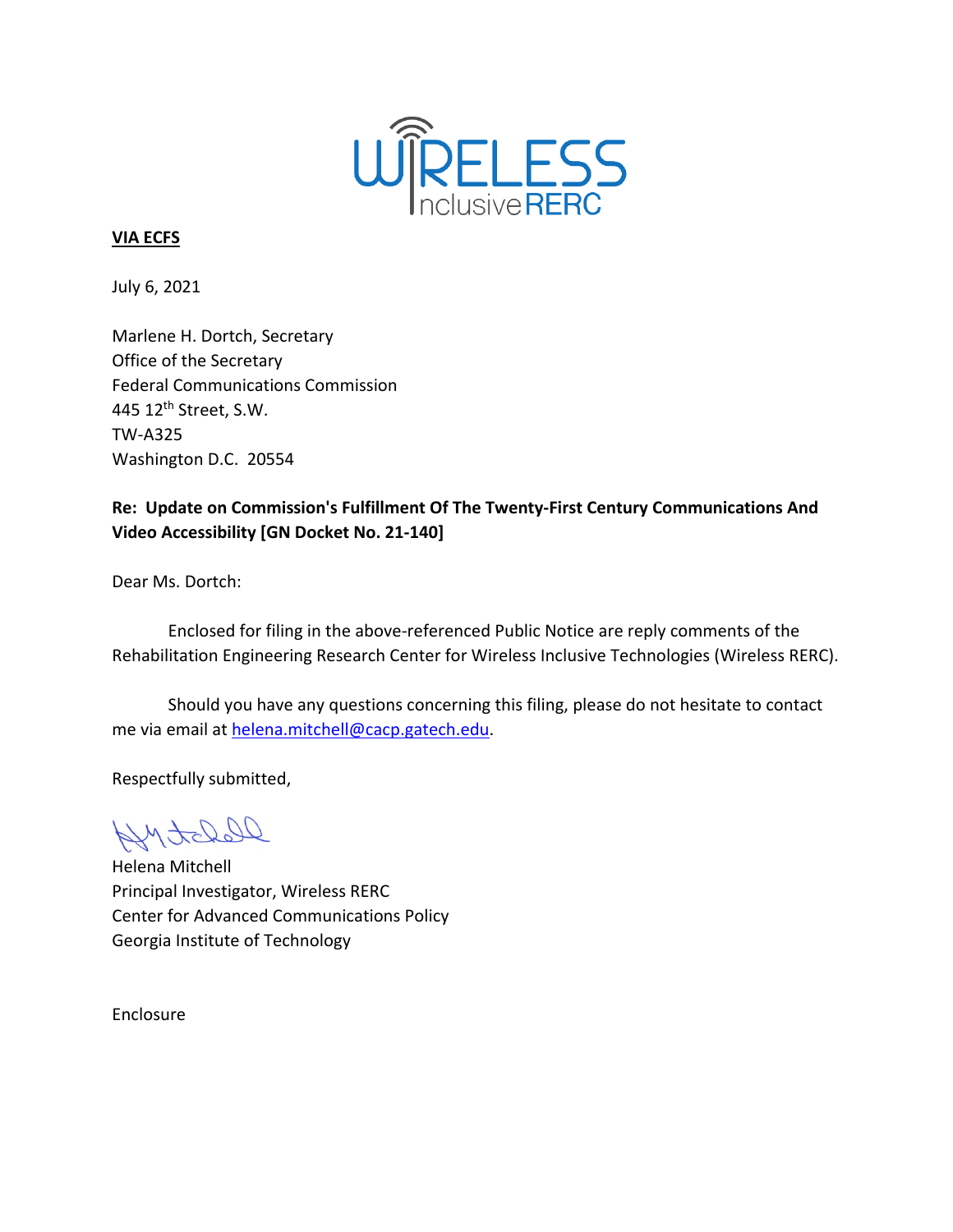# **Before the Federal Communications Commission Washington, D.C. 20554**

#### **In the Matter of**

CONSUMER AND GOVERNMENTAL AFFAIRS, MEDIA, AND WIRELESS TELECOMMUNICATIONS BUREAUS SEEK UPDATE ON THE COMMISSION'S FULFILLMENT OF THE TWENTY-FIRST CENTURY COMMUNICATIONS AND VIDEO ACCESSIBILITY ACT

## **GN Docket No. 21-140**

# REPLY COMMENTS OF GEORGIA INSTITUTE OF TECHNOLOGY (GEORGIA TECH), CENTER FOR ADVANCED COMMUNICATIONS POLICY (CACP) AND THE REHABILITATION ENGINEERING RESEARCH CENTER FOR WIRELESS INCLUSIVE TECHNOLOGIES (WIRELESS RERC)

#### **INTRODUCTION**

The Georgia Institute of Technology's Center for Advanced Communications Policy (CACP), in collaboration with the Rehabilitation Engineering Research Center for Wireless Inclusive Technologies[1](#page-1-0) (Wireless RERC), hereby submits comments to the above-referenced Public Notice seeking comment on the FCCC's fulfillment of the CVAA, released on April 7, 2021. CACP is recognized at the state and national level as a neutral authority that monitors and assesses technical developments, identifies future options, and provides insights into related legislative and regulatory issues. CACP evaluates technological trends that can impact issues as diverse as wearable technologies, the Internet of Things, emergency communications, and communications and technology access by people with disabilities.

CACP is the home of the Wireless RERC, funded since 2001 by the National Institute on Disability, Independent Living, and Rehabilitation Research (NIDILRR), a Center within the Administration for Community Living (ACL), U.S. Department of Health and Human Services

<span id="page-1-0"></span> $<sup>1</sup>$  The Rehabilitation Engineering Research Center for Wireless Inclusive Technologies (Wireless RERC) is</sup> sponsored by the National Institute on Disability, Independent Living, and Rehabilitation Research (NIDILRR grant number 90RE5025-01). NIDILRR is within the Administration for Community Living (ACL), Department of Health and Human Services (HHS). The contents of this filing do not necessarily represent the policy of NIDILRR, ACL, HHS, and you should not assume endorsement by the Federal Government.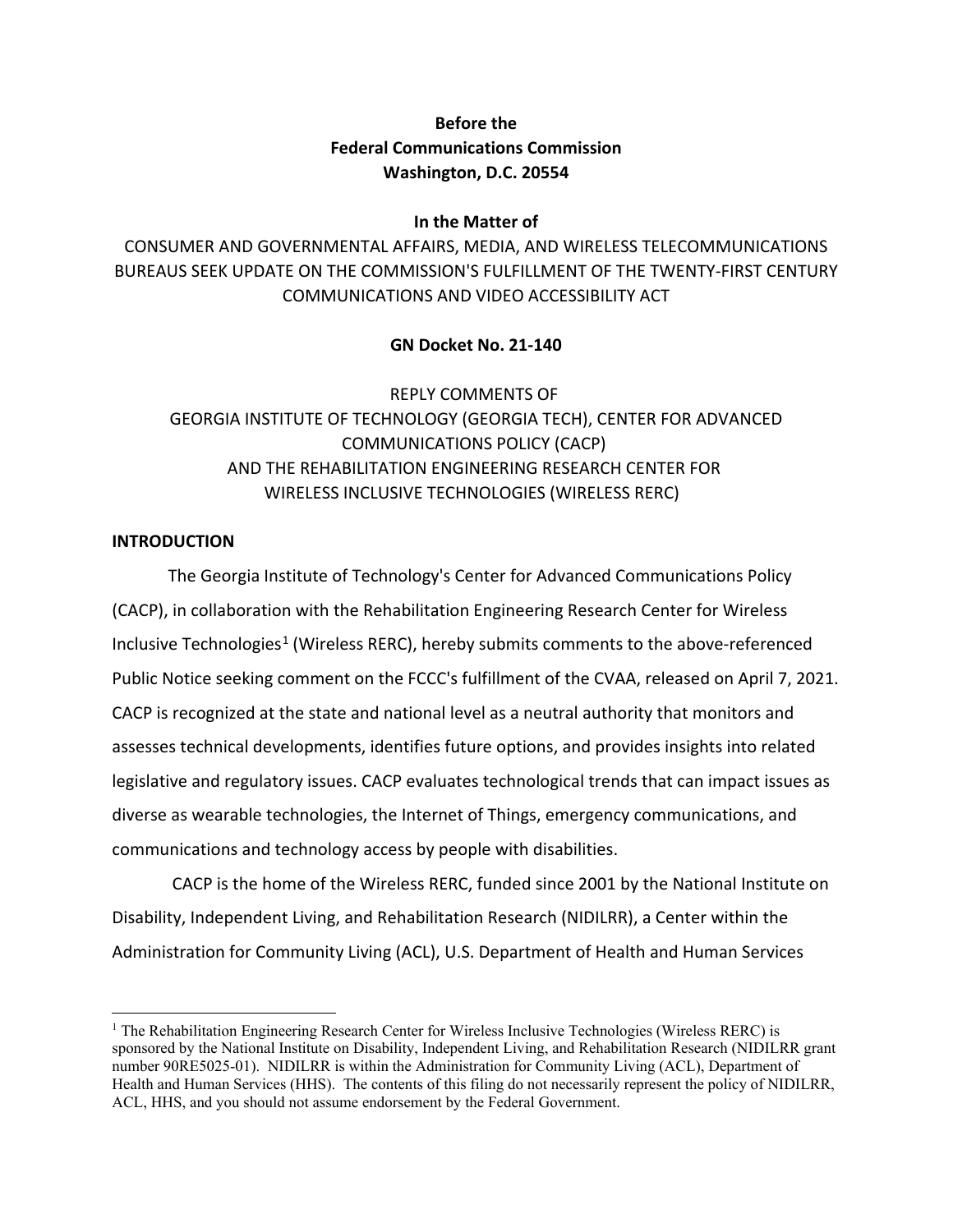(HHS). The Wireless RERC mission is *to integrate established wireless technologies with emerging wirelessly connected devices and services for a transformative future where individuals with disabilities achieve independence, improved quality of life, and enhanced community participation*. Over the past 20 years, subject matter experts at CACP and the Wireless RERC have been actively involved with research and regulatory issues concerning accessible wireless technologies and services. The comments respectfully submitted below are based on subject matter expertise developed over the past 20 years. Findings from our consumer surveys and focus groups, policy research, and development efforts inform the recommendations made herein.

The Wireless RERC joined the Accessibility Advocacy and Consumer Organizations in their submissions to the FCC in response to the Commission's Public Notice in this proceeding. While we strongly support their reply comments, the Wireless RERC submits these specific comments based on our areas of expertise and research.

#### **Reply to Comments made American Council of the Blind (ACB)**

The Wireless RERC agrees with ACB's statement that "The Commission must conduct rigorous oversight to ensure all wireless devices are accessible and that wireless carriers are effectively communicating accessible device features to consumers for all devices. This oversight must include entities providing devices and services to consumers under the Lifeline and all other federal programs that support the proliferation of communications services and devices" (ACB, 2021, p. 2).

In the Wireless RERC *Biennial Analysis of Mobile Phone Accessibility*, we compared Lifeline provided phones and Tier 1 Carrier provided phones available as of April 2020. While there are study limitations, the results indicated that mobile phone models provided via Tier 1 providers outperformed Lifeline provider phone models on twenty-four of the thirty-five accessibility features (Figure 1). The rates of feature inclusion in Tier 1 phone models exceeded those of Lifeline providers, in many cases, by a significant margin. The features and characteristics with the greatest percentage point differentials include Vibration Adjustment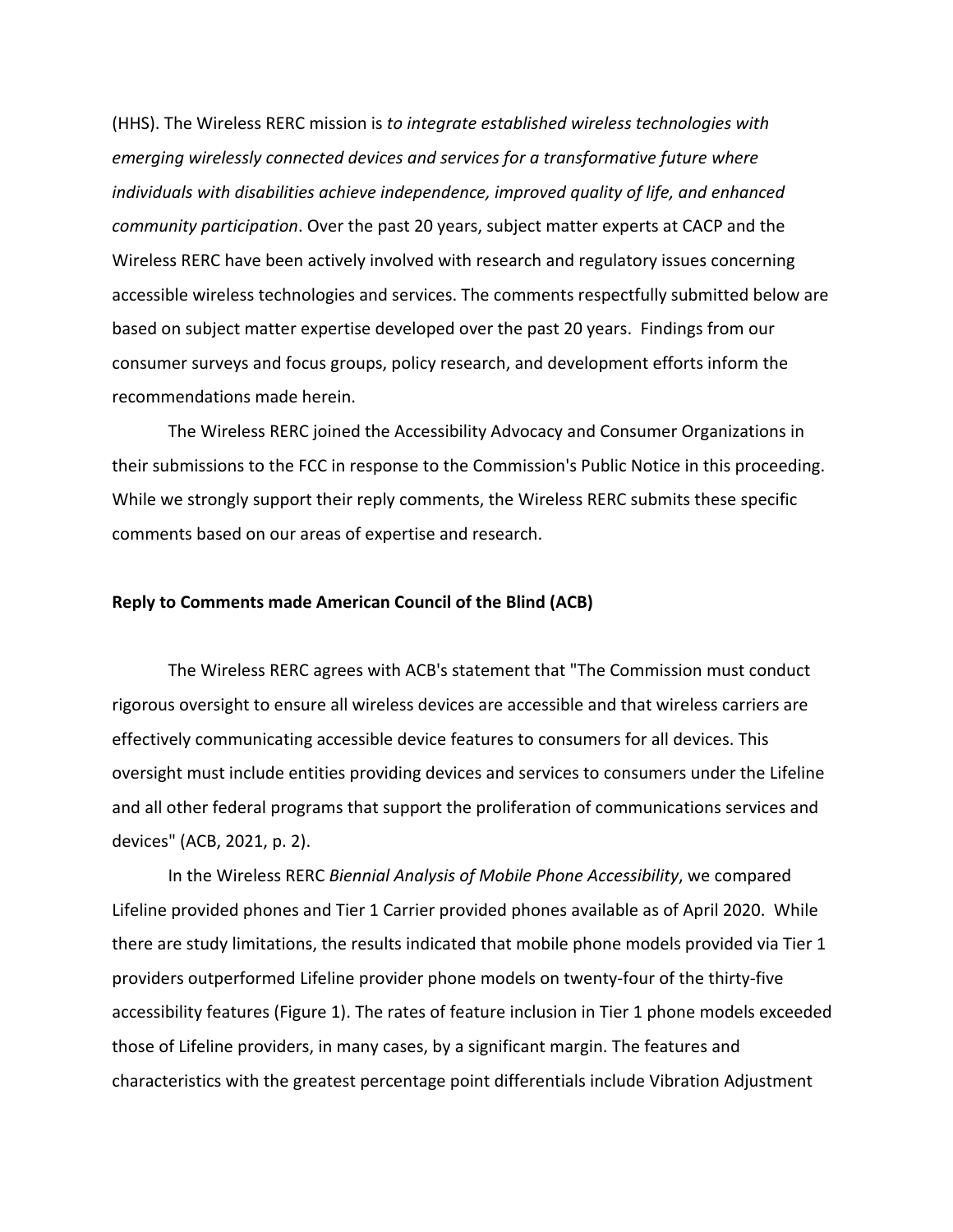(88% for Tier 1 and 62% for Lifeline), Real-Time Text (RTT) (31% for Tier 1 and 12% for Lifeline), 2-Way Video (72% for Tier 1 and 51% for Lifeline), Switch Control (64% for Tier 1 and 46% for Lifeline), and Grayscale (42% for Tier 1 and 26% for Lifeline). These results suggest a differential access experience of Lifeline subscribers, which is doubly unfortunate given that Lifeline was created to bridge the digital divide, but unintentionally, may have created an accessibility divide. The good news, however, is that change in a positive direction has been observed. Lifeline providers have improved accessibility levels compared to our 2017 mobile phone accessibility review. (LaForce and Bright, 2020) While we hope that this positive trend will be propelled by market innovations in accessibility, encouraging Lifeline providers to be cognizant of the accessibility levels of their service offerings would be a welcome specification to the FCC's fulfillment of the CVAA.



*Figure 1: Comparison of Tier 1 and Lifeline Phone Features*

ACB also stated that "The Commission should review how people with multiple disabilities are served by accessible communications technology and services. This should be done with a very wide lens to encompass all forms of sensory, cognitive, and physical disability"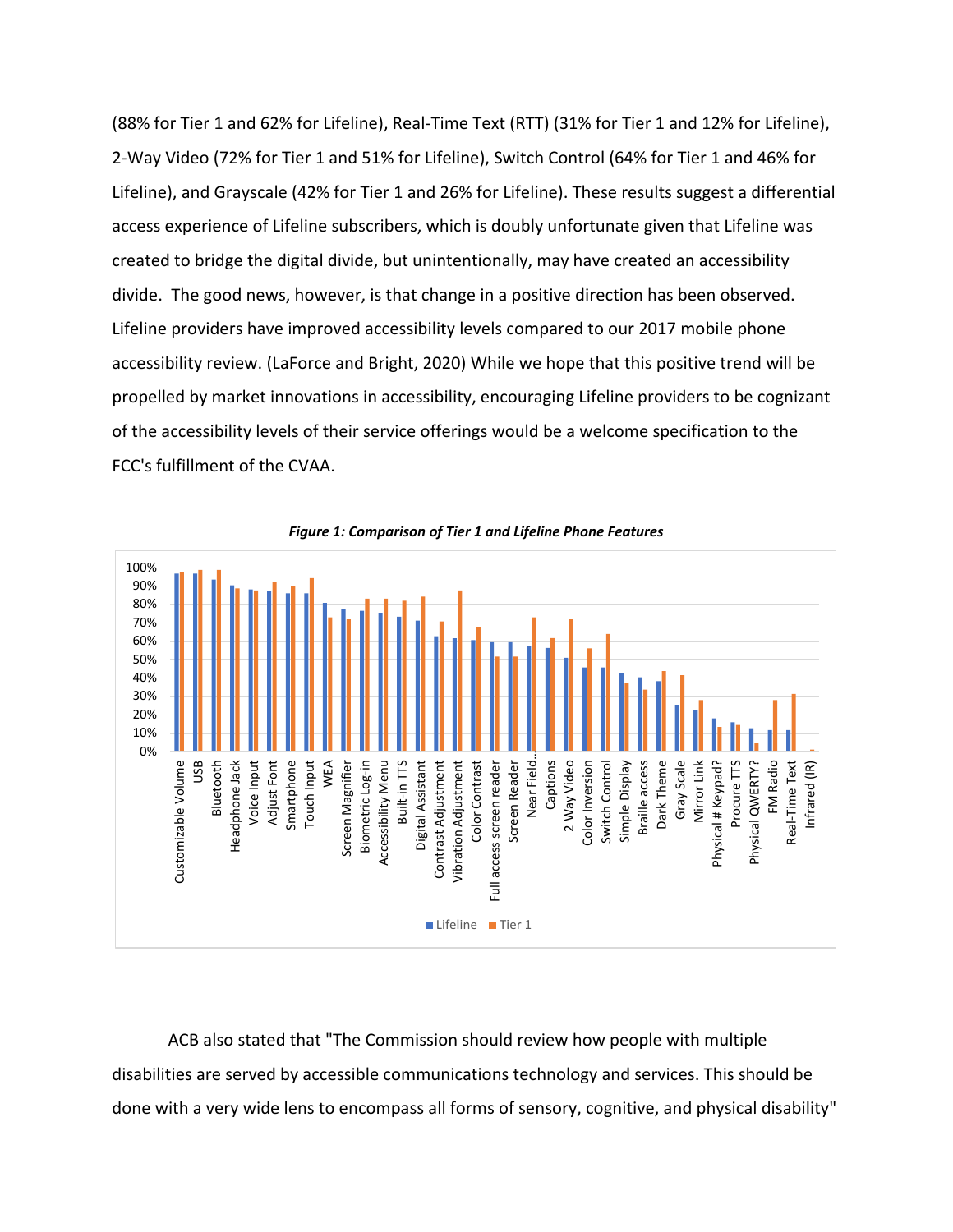(ACB, 2021, p. 2). We agree. Our studies have found that accessibility features are not uniformly available in all phone models, and gaps in the accessibility experience persist. Ideally, all accessibility features would be present across available devices at rates similar to features that are seemingly now part of standard mobile phone designs, such as customizable volume (99%), USB (99%), and Bluetooth (97%). However, currently, parity has not been achieved, and the inconsistencies may be especially frustrating for those who use several types of accessibility features to access the device. Having more than one disability (i.e., comorbidity) makes identifying an appropriate mobile device more complex, particularly if they are the disabilities that have a fewer number of associated accessibility features. For example, an individual with comorbidities, possibly caused by a condition like diabetes, may have mobility and vision limitations and be confronted with choosing between a mobile phone that is better apt to assist with one functional limitation but not the other. 2,835,949 non-institutionalized civilians are living with comorbid hearing and cognitive disabilities.<sup>[2](#page-4-0)</sup> These smartphone users would likely search for devices that offered features that are assistive to both functional limitations. However, on average, only half, or in some cases less than half, of the accessibility features important for people with dexterity/mobility, hearing, vision, and cognitive disabilities were present on mobile devices (LaForce, Bright & Garcia, 2019).

#### **Reply to Comments made by the Alliance of Automotive Innovation**

The Alliance of Automotive Innovation (2021) asserts that "the Commission should seek more generally to allow for manufacturer and provider flexibility wherever possible. As companies consider the accessibility options for their own products, they can create innovative solutions that leverage unique aspects of their offerings and work well for their consumers" (p. 5). We agree with the caveat that accessibility innovations should be co-created with consumers with disabilities and that the automotive industry adheres to CVAA requirements to

<span id="page-4-0"></span><sup>&</sup>lt;sup>2</sup> Calculations based on U.S. Census Bureau, 2017 American Community Survey, Public Use Microdata Sample. Based on a sample and subject to sampling variability. Durham, NH: University of New Hampshire, Institute on Disability.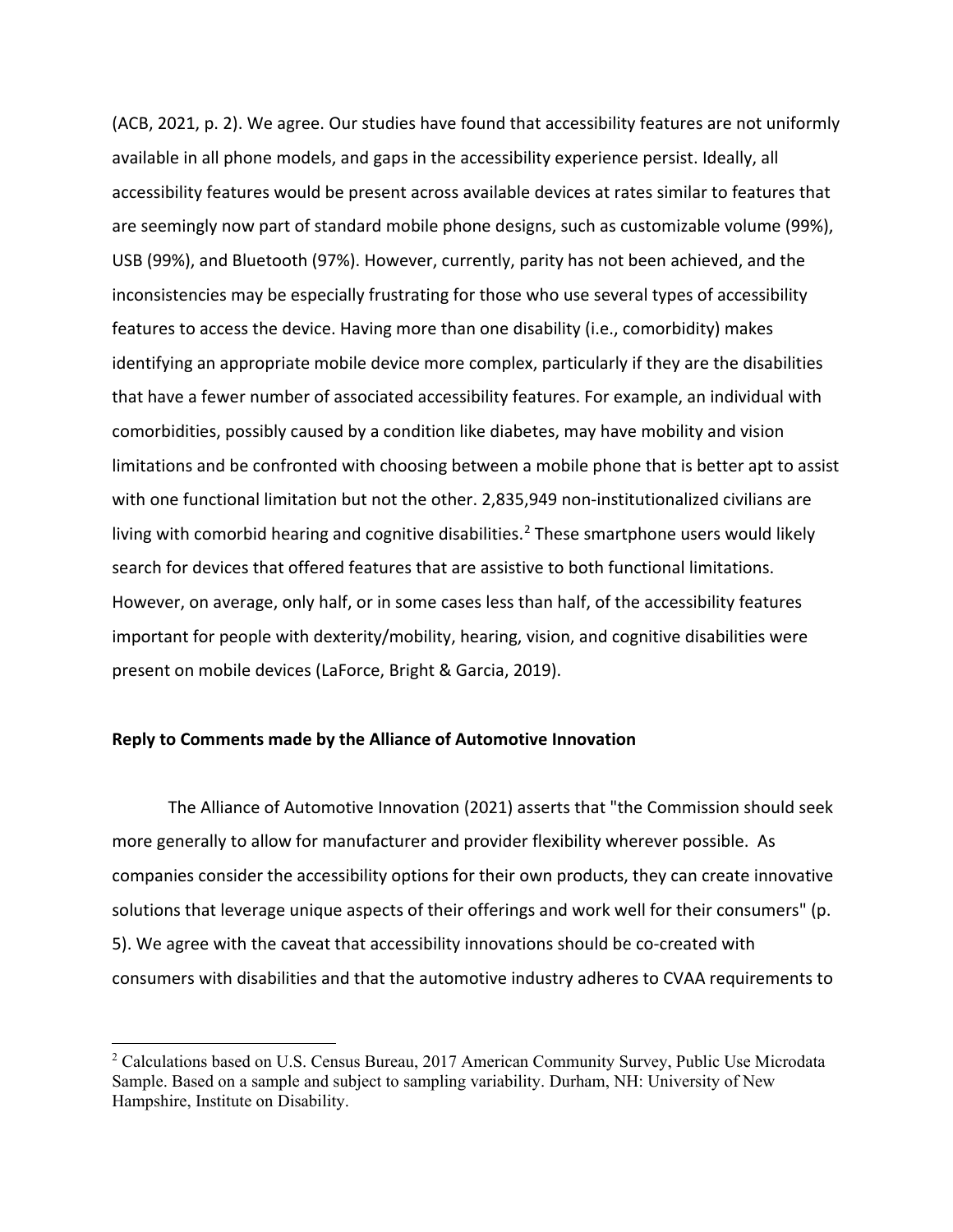include people with disabilities in the design and development phases of advanced communications features incorporated into connected and automated vehicles. For example, input and output modality for in-vehicle navigation and other onboard systems should include voice and touch. Regarding autonomous vehicles (AV), this technology can be used by people with disabilities on an individual basis and/or by expanding current public transportation systems. Public transportation can incorporate AVs in predetermined "closed-looped" routes. AVs represent powerful opportunities to increase independent living and workplace participation. Transportation is a well-documented barrier to employment (U.S. Bureau of Labor Statistics, 2020; Murray, 2018). Regarding the latter, AV access can minimize the barrier that transportation presents to people with disabilities.

It is essential to proactively include stakeholders within the disability community in AV design and development to enhance the utility of this technology for people with disabilities. This could also be achieved by encouraging industry outreach to key stakeholders in the disability community. Coordination among relevant federal agencies, such as the FCC working with the DOT's National Highway Safety Administration, is another approach to facilitate this engagement. Increasing participation in rulemaking under which these technologies will be governed and engaging policymakers is an important step so that when technology is ready, it will have been designed to be inclusive of people with disabilities. As stated by the National Council on Disability (2015), "Regardless of when AVs are available, it is essential that they be accessible to people with diverse disabilities from the outset. Different levels of automation will pose unique challenges to people with disabilities, and each of these conditions needs to be explored. An in-depth exploration of different levels of automation and their impact on people with diverse disabilities (e.g., physical, sensory, intellectual/developmental, cognitive) as well as veterans with disabilities and the aging population should be conducted. Yet the disability community knows better than any other how being involved in planning from day one is critical to a successfully accessible product, regardless of how many years in the future it lies" (p. 5).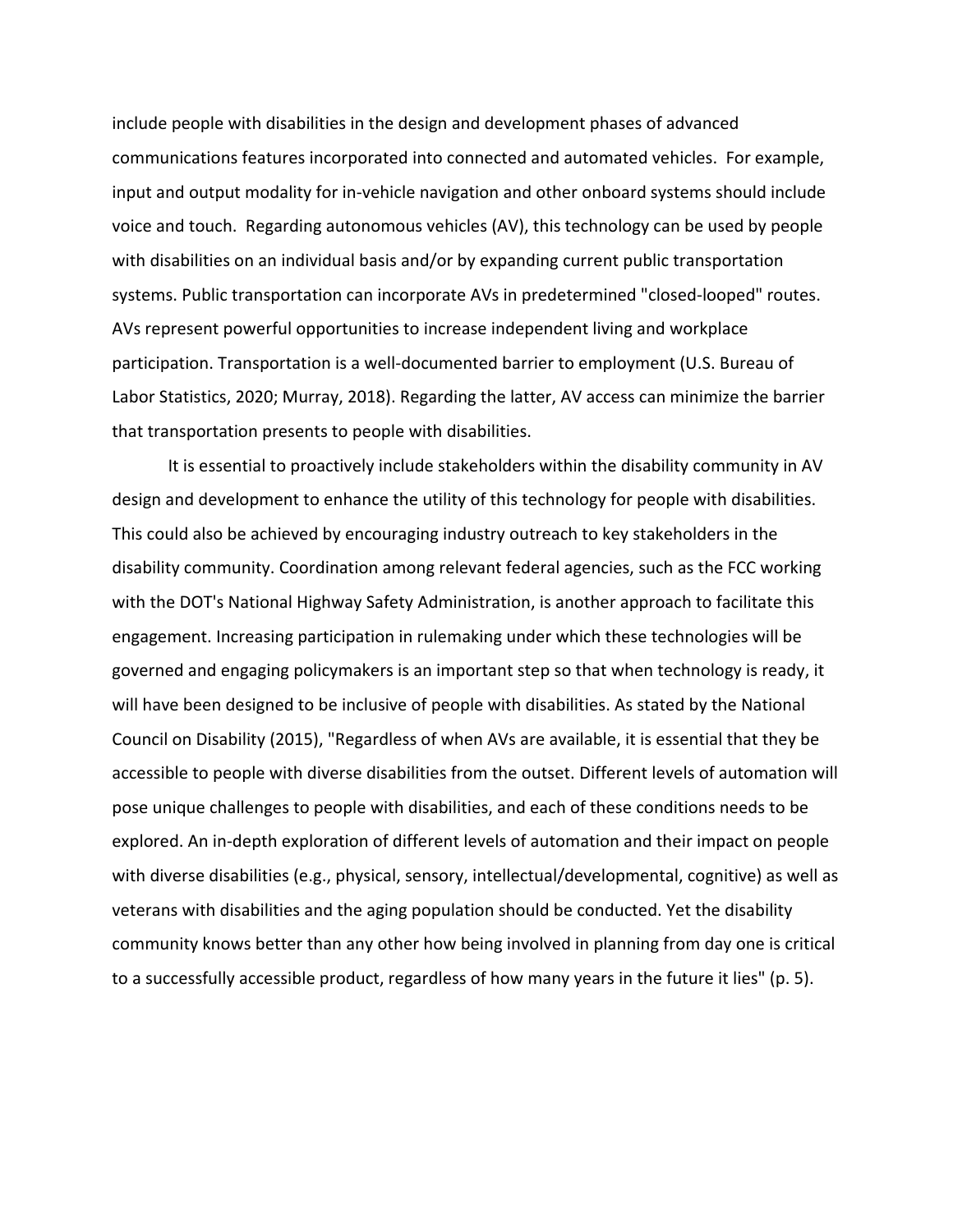#### **Reply to Comments made separately by the Consumer Technology Association (CTA) and CTIA**

CTA shared that "accessibility options exist for individuals who may be limited in or not vocal. For instance, Amazon's Tap to Alexa provides an example of an interface that allows consumers to interact with Alexa (originally a voice interface) using touch. CES 2021 innovation award winner Voiceitt also enables individuals with speech disabilities to control smart home devices. For individuals who are blind or low vision, Amazon's Braille display support and Braille Screen Input allows for typing and reading braille on Fire tablets and connected braille displays; users can also type text in braille directly on their tablet's touch screen" (pp. 7-8). And CTIA adds that "innovative features now consistently offered across many mobile devices enable consumers to tailor each wireless device to meet their unique needs, whether through built-in features such as voice commands or larger, high-definition screens, compatibility with the Internet of Things ("IoT") through standardized interfaces, or through innovative apps that enable people with disabilities to customize a wireless handset to meet their unique needs" (pp. 9-10). These are excellent examples of how industry has innovated for access. When smart speakers first appeared, a major concern of portions of the disability community was the voiceonly interface. For some people with disabilities, for example, those who are blind or low vision and those with mobility disabilities, the voice interface was a boon for environmental control. However, for those with atypical speech or who are non-verbal, a feeling of exclusion from such an advanced technology pervaded opinions about the technology itself.

The progress made to expand access to smart speakers, home automation, and other Internet of Things devices is laudable. We look forward to even more advancement in the direction of inclusion. To that end, and as reported in our 2018 comments (Mitchell et al., 2018), the ability to set up the device independently remains a barrier for people who are blind. To address the issue of independent setup, the Wireless RERC produced a step-by-step video guide for people with vision disabilities that they can reference to set up Amazon Echo devices without sighted assistance. This three-part series provides a thorough tutorial on the setup and overall operation of the Amazon Echo. $3$  These videos, and an additional [audio guide](https://garrs.org/listen/echodot/) on the

<span id="page-6-0"></span><sup>3</sup> Part 1 - **Out of the Box and Onto the Table**[-A Step-By-Step Guide to Unboxing and Powering On your Amazon](https://youtu.be/6IzUPH6T3gk)  [Echo for People with Vision Disabilities. \[https://youtu.be/6IzUPH6T3gk\]](https://youtu.be/6IzUPH6T3gk)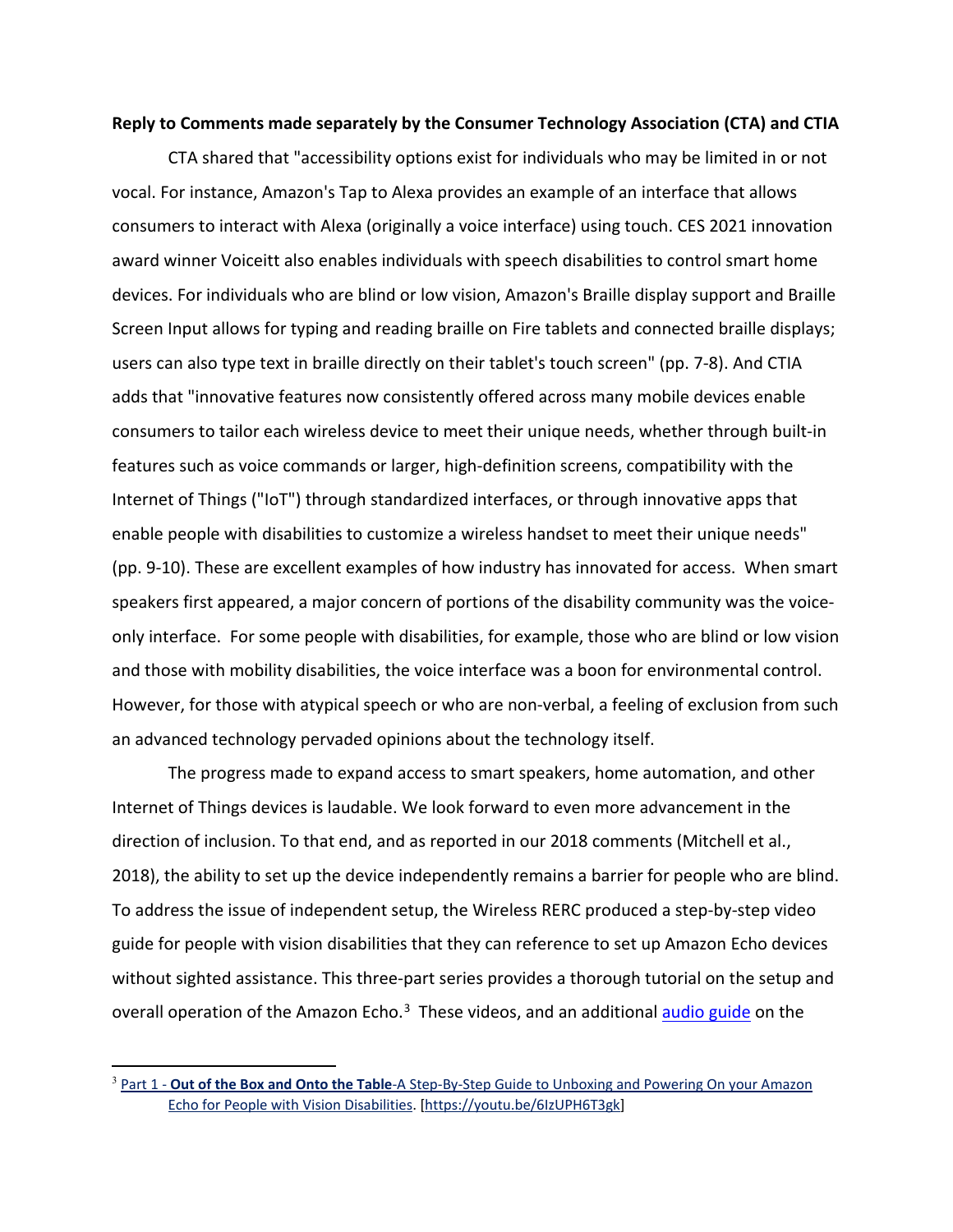Echo Dot, were produced in response to data we received after conducting focus groups regarding smart home virtual intelligent assistants. Participants who are blind or have low vision particularly pointed out their need for sighted assistance in the initial setup of these smart home devices. To improve total access to the systems and devices, companies should explore and develop solutions for how individuals who are blind would independently set up the technology.

Also, ensuring that consumers with disabilities are aware of device features, accessibility, or otherwise should be prioritized. At a recent focus group comprised of individuals who are blind, a participant, while discussing his use of the iPhone, stated he wanted to connect it to Alexa, "*but I'm not sure if there is an Alexa app.*" Attending to issues of independent setup and accessible documentation and communication of device features speaks to the "usability" requirements of the CVAA. "A product or service is "usable" if it provides individuals with disabilities with the full functionality and documentation for the product or service, including instructions, product or service information (including accessible feature information), customer support, and technical support."<sup>[4](#page-7-0)</sup>

Speaking of technical support specifically, CTIA commented that "Recently, Apple announced new accessibility features, including AssistiveTouch to watchOS, which allows users with mobility limitations to control their device, and SignTime, which enables people who are deaf and hard of hearing to communicate with AppleCare and Apple Retail staff in sign language" (p. 9). Excellent! We hope that such accessible and inclusive business practices become the industry standard. We reiterate below comments made in response to the CVAA Biennial Report to Congress (Mitchell et al. 2020).

In our evaluations of technology access, baseline accessibility, and subsequent usability, are consistently impacted by access to customer service and print and electronic materials furnished by industry and policymakers alike. To improve access to programs and services, we

Part 2 - **Buttons at 12, 3, 6, and 9 O'clock**[-A Tutorial on the Location and Operation of Buttons on the Amazon](https://youtu.be/5UsbI6PvAcU)  [Echo for People with Vision Disabilities. \[https://youtu.be/5UsbI6PvAcU\]](https://youtu.be/5UsbI6PvAcU)

Part 3 - **Part 3: Synching your Echo to the Alexa App-**[A Tutorial on how to Set Up your Echo for People with](https://youtu.be/NSdOoOoqQJo)  [Vision Disabilities.](https://youtu.be/NSdOoOoqQJo) [\[https://youtu.be/NSdOoOoqQJo\]](https://youtu.be/NSdOoOoqQJo)

<span id="page-7-0"></span><sup>4</sup> 47 CFR §§ 6.3(l), 7.3(l), 14.21(c); *see also* 47 CFR §§ 6.11, 7.11, 14.20(d), 14.60(b)(4).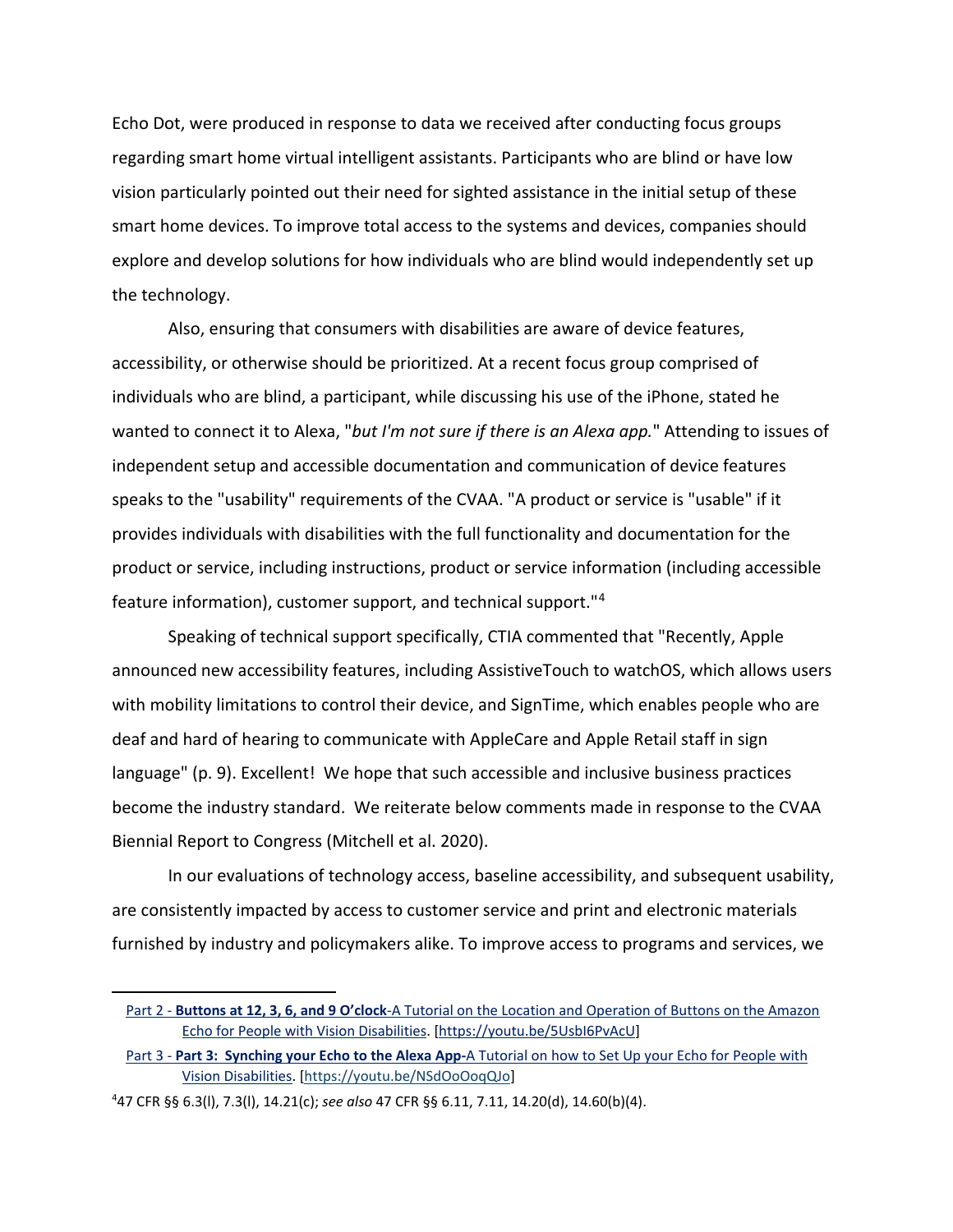recommend that fundamental issues of disability culture awareness, familiarity with instructional materials regarding device accessibility and usability, and accessible formats be addressed. We strongly encourage that other business entities follow Apple's lead in this respect, but not only for technical support but also at point of sale. The retail side of service providers and manufacturers (e.g., Apple Store) holds great power in setting the tone for the user's experience with their devices. While incredible progress has been made by industry with regard to having customer call centers with people specifically trained in accessibility matters, the in-person purchasing experience in some retail stores could be bolstered by better training of floor staff. Understandably, there is a high turnover rate of sales associates in retail establishments, but having (1) disability awareness/etiquette and accessibility features as a standard part of sales associate training and (2) a stable method for customers with disabilities to obtain in-person support during point of sale could dramatically improve the end-user experience. For example, making video remote interpreting services available to retailers would address individuals whose first language is ASL in communicating their device needs and wants at POS.

Finally, CTA stated that "Device manufacturers, which are usually the responsible party pursuant to the FCC's rules, typically have limited control over features and functionality implemented in the operating system or apps, particularly (but not exclusively) in the case of post-sale upgrades. The Commission could consider whether which party (e.g., manufacturer, operating system provider, or app provider) would be most appropriate to have responsibility for regulatory compliance and under what circumstances for relevant features" (p. 9). We agree that an inquiry into who shares the responsibility for app-accessibility should be conducted. We generally agree that the app market should have accessibility requirements. One possible solution, which could be implemented through the manufacturer's app store, might require apps to meet certain accessibility criteria before it is allowed in the store. Such a bold move could revolutionize app accessibility.

In closing, we commend the FCC's efforts to self-regulate and ensure that implementation of the *CVAA* appropriately addresses innovations in advanced communications and services and business practices and is reaching back to make certain that CVAA regulations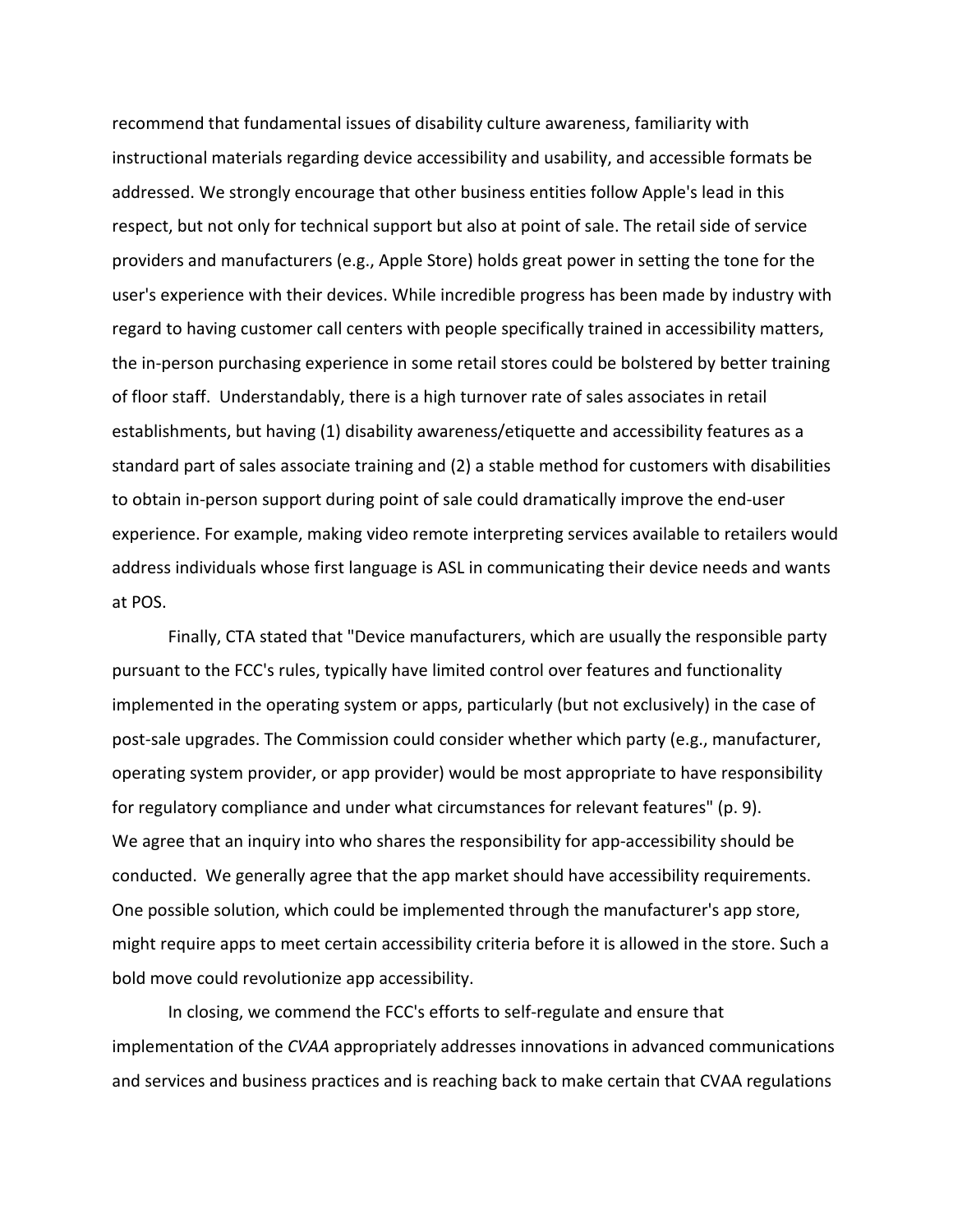capture the expansiveness of the law. Likewise, we are encouraged by the industry's growth in accessibility innovations, as reported by CTA and CTIA and evidenced in the increasing presence and richness of new accessibility features on mobile devices.

Respectfully submitted,

S. Laforce

Salimah LaForce, M.S. Helena Mitchell, Ph.D., and Dara Bright, M.S. Wireless RERC / Center for Advanced Communications Policy Georgia Institute of Technology 500 10th Street, 3rd Fl. NW Atlanta, GA 30332-0620 Phone: (404) 385-4640

Dated this 6th day of July 2020

## **References**

- Alliance of Automotive Innovation. (2021). Comments submitted in response to the Public Notice in the Matter of Update on Commission's Fulfillment of The Twenty-First Century Communications and Video Accessibility Act [GN Docket No. 21-140]. Federal Communications Commission: Washington, D.C.
- American Council of the Blind. (2021). Comments submitted in response to the Public Notice in the Matter of Update on Commission's Fulfillment of The Twenty-First Century Communications and Video Accessibility Act [GN Docket No. 21-140]. Federal Communications Commission: Washington, D.C.
- Consumer Technology Association. (2021). Comments submitted in response to the Public Notice in the Matter of Update on Commission's Fulfillment of The Twenty-First Century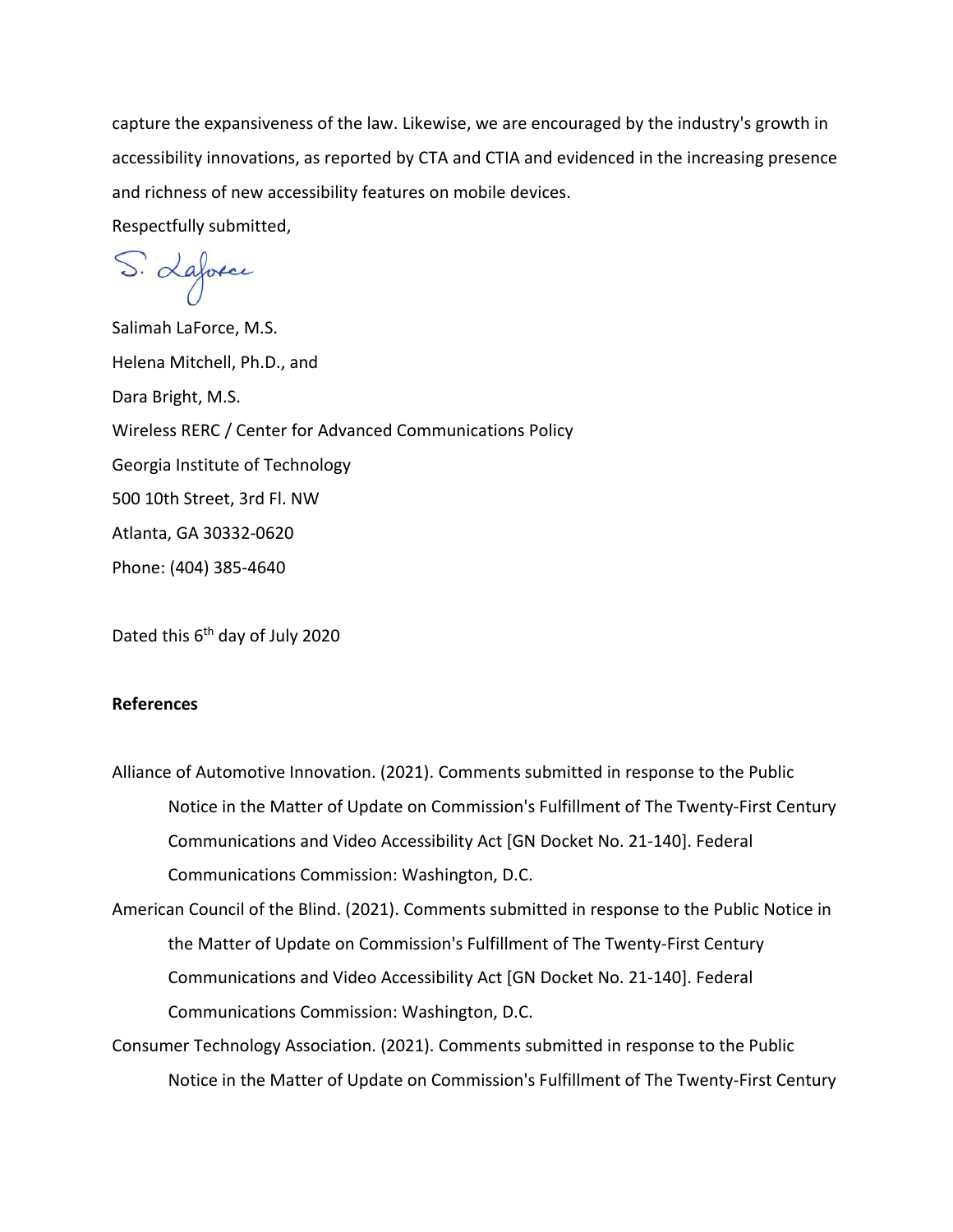Communications and Video Accessibility Act [GN Docket No. 21-140]. Federal Communications Commission: Washington, D.C.

- CTIA. (2021). Comments submitted in response to the Public Notice in the Matter of Update on Commission's Fulfillment of The Twenty-First Century Communications and Video Accessibility Act [GN Docket No. 21-140]. Federal Communications Commission: Washington, D.C.
- Henderson, S., & Golden, M. (2015). Self-Driving Cars: Mapping Access to a Technology Revolution. Available at

[https://ncd.gov/sites/default/files/NCD\\_AutomatedVehiclesReport\\_508-PDF.pdf](https://ncd.gov/sites/default/files/NCD_AutomatedVehiclesReport_508-PDF.pdf)

LaForce, S., & Bright, D. (2020). Biennial analysis of mobile phone accessibility: Comparative analyses reveals pain points and progress [Research Report]. National Institute on Independent Living, Disability, and Rehabilitation Research, NIDILRR grant number 90RE5025-01-00. Available at

http://www.wirelessrerc.gatech.edu/sites/default/files/publications/2020\_analysis\_of [mobile\\_phones\\_final.pdf](http://www.wirelessrerc.gatech.edu/sites/default/files/publications/2020_analysis_of_mobile_phones_final.pdf)

- Mitchell, H**.,** LaForce, S., Moon, N., Baker, P.M.A., Garcia, A., & Jacobs, B. (2018, May 3). Comments submitted in response to the Public Notice in the Matter of The Accessibility of Communications Technologies for the 2018 Biennial Report Required by the Twenty-First Century Communications and Video Accessibility Act [CG Docket No. 10-213, Consumer and Governmental Affairs Bureau]. Federal Communications Commission: Washington, D.C.
- Mitchell, H., LaForce, S., Moon, N., Baker, P.M.A., Garcia, A., & Jacobs, B. (2018, May 3). Comments submitted in response to the Public Notice in the Matter of The Accessibility of Communications Technologies for the 2018 Biennial Report Required by the Twenty-First Century Communications and Video Accessibility Act [CG Docket No. 10-213, Consumer and Governmental Affairs Bureau]. Federal Communications Commission: Washington, D.C.